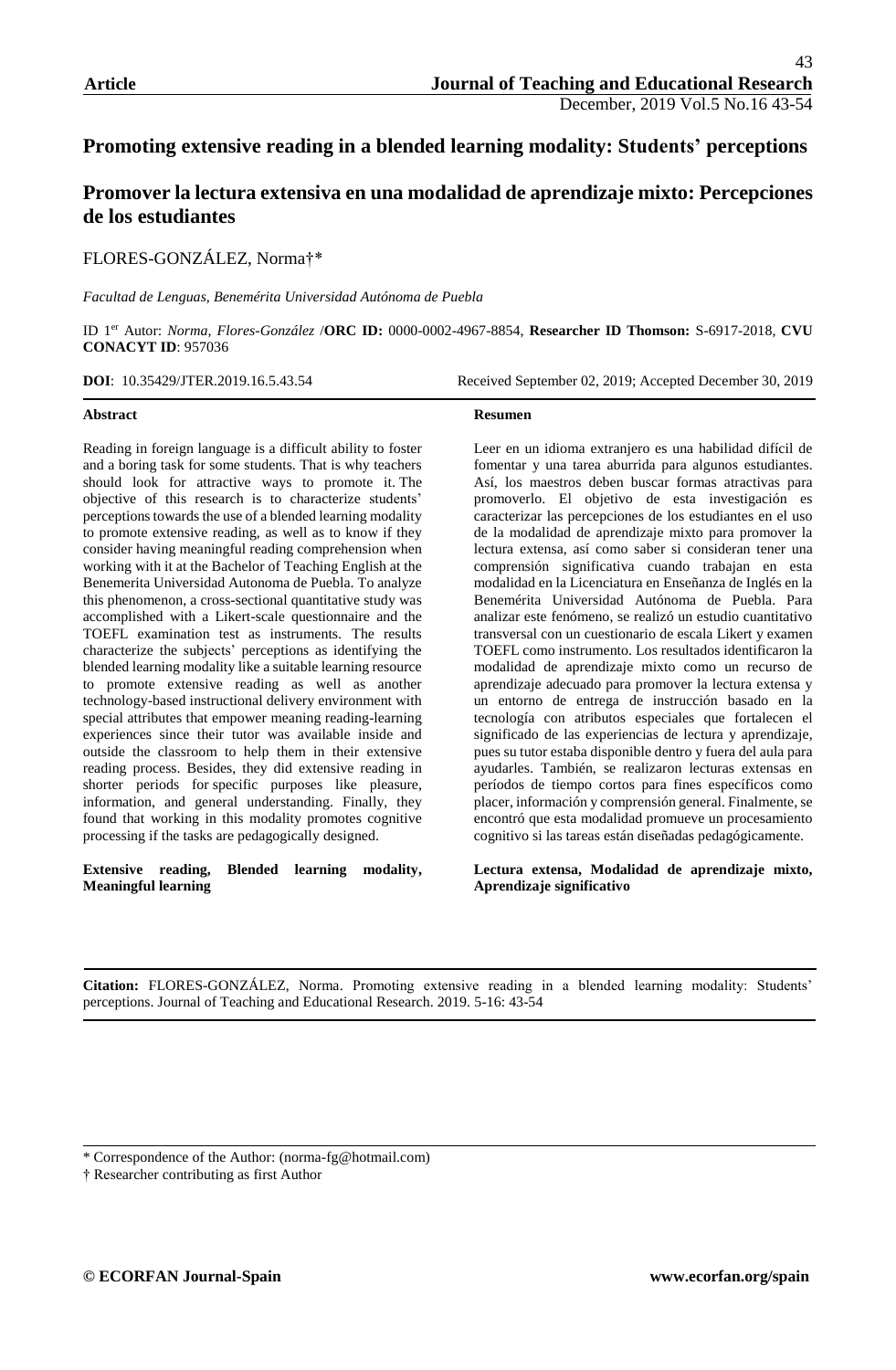## **Introduction**

Speaking foreign language like English is a process that requires different skills to speakers, such as oral, written, reading and listening abilities, especially if they are non-natives and are learning it as a foreign language. Besides, it should be taken into account that one of the most difficult skills to foster in a student is the reading skill and of course, the reading comprehension process since it requires not only to know vocabulary or grammatical structures but also to read between lines, code and decode what is written and apprehend what was read. In addition, knowing that extensive reading (ER) is an active, interactive and intentional process, teachers should take notice at the process in order to motive students, first of all, to read and later, do it extensively because in Mexico, the percentage of reading in Spanish is low; then, in English is even lower.

An example of this is the problem that is been faced at the Bachelor of Teaching English in the Faculty of Languages at the Benemerita Universidad Autonoma de Puebla (BUAP) where the percentage of practicing reading in English (not necessarily academically) is low. Additionally, students think in reading as a boring-difficult process and experience the necessity to develop strategies or innovative ways to promote reading in attractive and meaningful settings as well as extensive due to their bachelor´s that demands them read considerably.

Regarding this problem, during 2018 a program was accomplished that have students read in a blended learning (BL) modality to encourage them to do extensive reading, focused on academic texts. Now that it has been applied for more than a year, it is crucial to know about students' perceptions towards this way of reading and learning, so that some decisions could be taken for the program.

Based on the previous information, the objective of this research is to know if the use of blended learning modality promotes extensive reading based on students' perceptions as well as to know if they consider having a meaningful reading comprehension when working with it at the Bachelor in Teaching English at the Benemerita Universidad Autonoma de Puebla. Taking into account the objective, two research questions arose:

Do subjects consider having meaningful reading comprehension when working in a blended learning modality?

According to the research questions, the following hypothesis arose in this study:

H1: extensive reading is promoted in blended learning modality according to students' perceptions

H2: When working in a blended learning modality to promote extensive reading, students have meaningful reading comprehension.

The study is worthy to be carried out due to these reasons:

It is convenient since it will be useful to know what happens with the extensive reading and the reading process by itself in a blended modality, which is an updated way of education in this century.

It is socially relevant in this time when in Mexico, according to INEGI (2018) 73.1% Mexicans read and 21.6% comprehend only half of it.

Additionally, it will solve a practical problem that is to promote the reading process as well as the extensive reading in the Faculty of Language at BUAP.

Theoretically, it will also contribute to knowledge about the state of the art of reading and the framework of each variable in this specific context to characterize students' perceptions, and the possible association between variables to prove the hypotheses.

The present research is justified because it tries to analyze a real problem. Besides, it will help both students and teachers from that context to understand the phenomena and take decisions to solve the problem. Last but not least, it will provide important information to the field so that other teachers or researchers interested in this research could apply, reply, refute or corroborate it.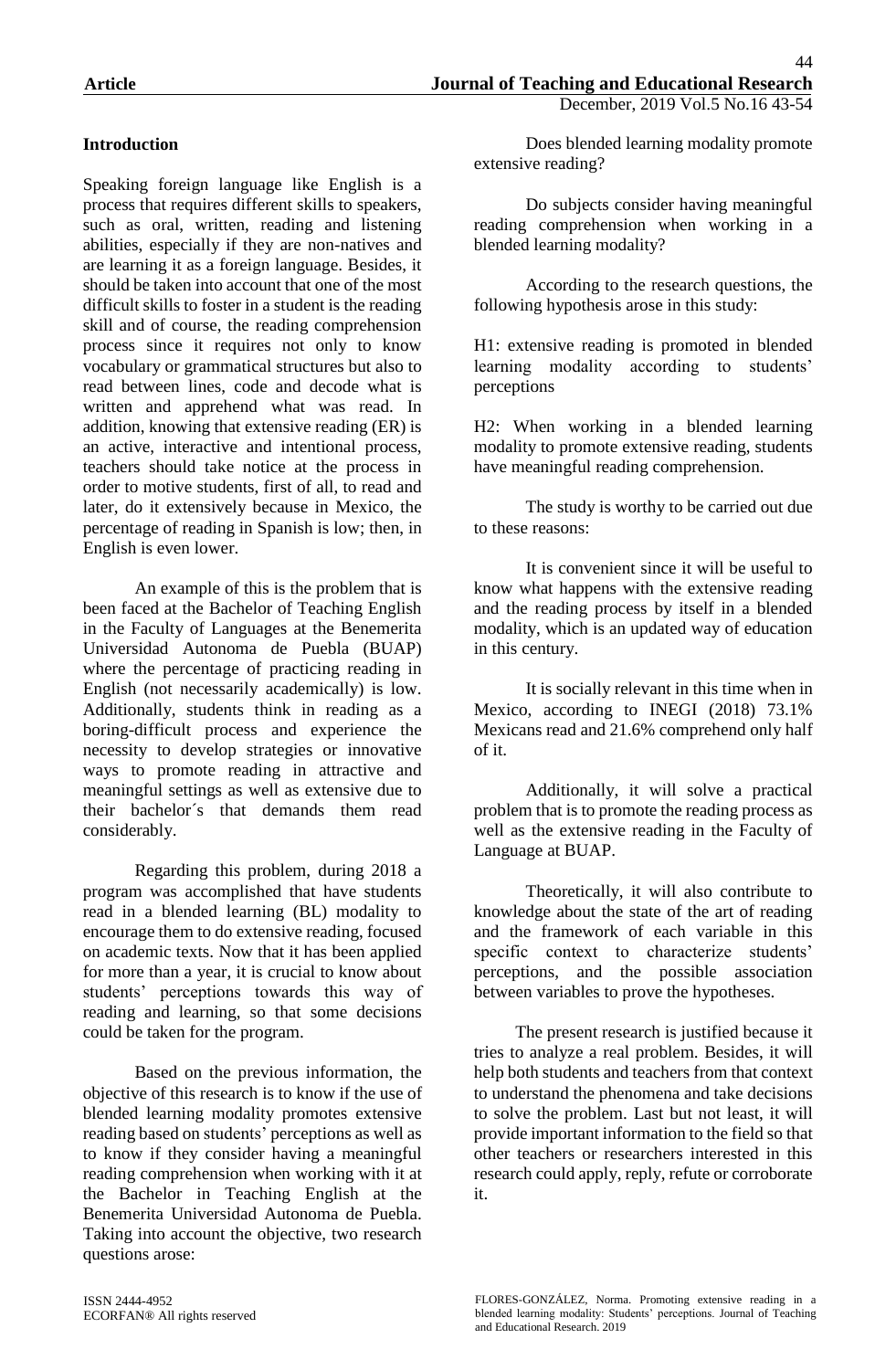## **Literature Review**

For a long time, it has been said that reading should be one of the fastest means of receiving information and while this is true, it is also that it is the most abandoned media in these times. Much of this due to the difficulties that the reading process itself implies and its understanding for the reader. Moreover, trying to develop extensive reading is even a heavier task that both students and teachers must promote to satisfy globalization demands and studies in Higher education.

Before talking about extensive reading, it is necessary to define reading comprehension since to have extensive reading, it is a must to understand what is been read.

Sánchez as cited in Banda (2019) defines reading comprehension as a process that occurs through the assimilation and interpretation of the ideas that he extracts from the text, generating new knowledge when related to his previous knowledge.

### **Extensive reading**

According to Day and Bamford (1998), ER in foreign language learning can be traced back to the 1920s. Then, it is not a new type of reading, but it is still in progress to be developed in both foreign language traditional and virtual classrooms. Extensive reading involves reading large quantities of material or longer readings for general understanding. (Renandya and Jacobs, 2002).

Widely accepted, there are ten essential principles to foster ER in a foreign language classroom (Day and Bamford, 2002):

- 1. Easy reading material
- 2. Availability of enough different readings in genres and topics
- 3. Freedom to select a book or reading
- 4. Read as much as possible
- 5. Read for pleasure, information, and general understanding
- 6. The only reward is to read
- 7. Rapid reading process
- 8. Reading is silent and individual first, and then, collaboratively shared
- 9. Teachers orient and guide their students.
- 10. Teachers are the reader´s model.

These principles can be accomplished only if some strategies for reading comprehension and ER are used.

#### **Strategies to develop extensive reading**

Strategies are procedures used to regulate the activity of the reader within the process of reading comprehension, to the extent that its application allows the selection, evaluation, persistence or abandonment of certain actions to achieve understanding in big quantities.

Furthermore, cognitive structures also called thought patterns are mental processes that the reader uses to understand information. The level of reading comprehension depends a lot on the previous knowledge on the part of the reader and the non-visual information such as semantics, syntax, morphology, lexicology, coherence and cohesion, punctuation, and so on. However, the use of strategies for reading comprehension can help a lot in the understanding of the visual information (text) that is perceived by the eyes, since through the great variety of strategies, the meaning of the text is obtained and reading is understood, resulting in a reader with a high degree of comprehensive level in extensive reading.

On one side, taking into account Banda (2019), cognitive strategies of perception, attention, and memory during the pre-reading, while reading and post-reading stages could be adopted to flourish reading comprehension and extensive reading too.

On the other side, regarding McEwan (2007), there are seven strategies of highly effective readers, which can be used to encourage extensive reading. They are:

Activating. Use prior knowledge to get meaning from the text.

Inferring. Do some assumptions based on the reader's prior knowledge and what it is written in the text.

Monitoring-Clarifying. Understand what is been read

Questioning. Establishing dialogues with text (authors), classmates, and teachers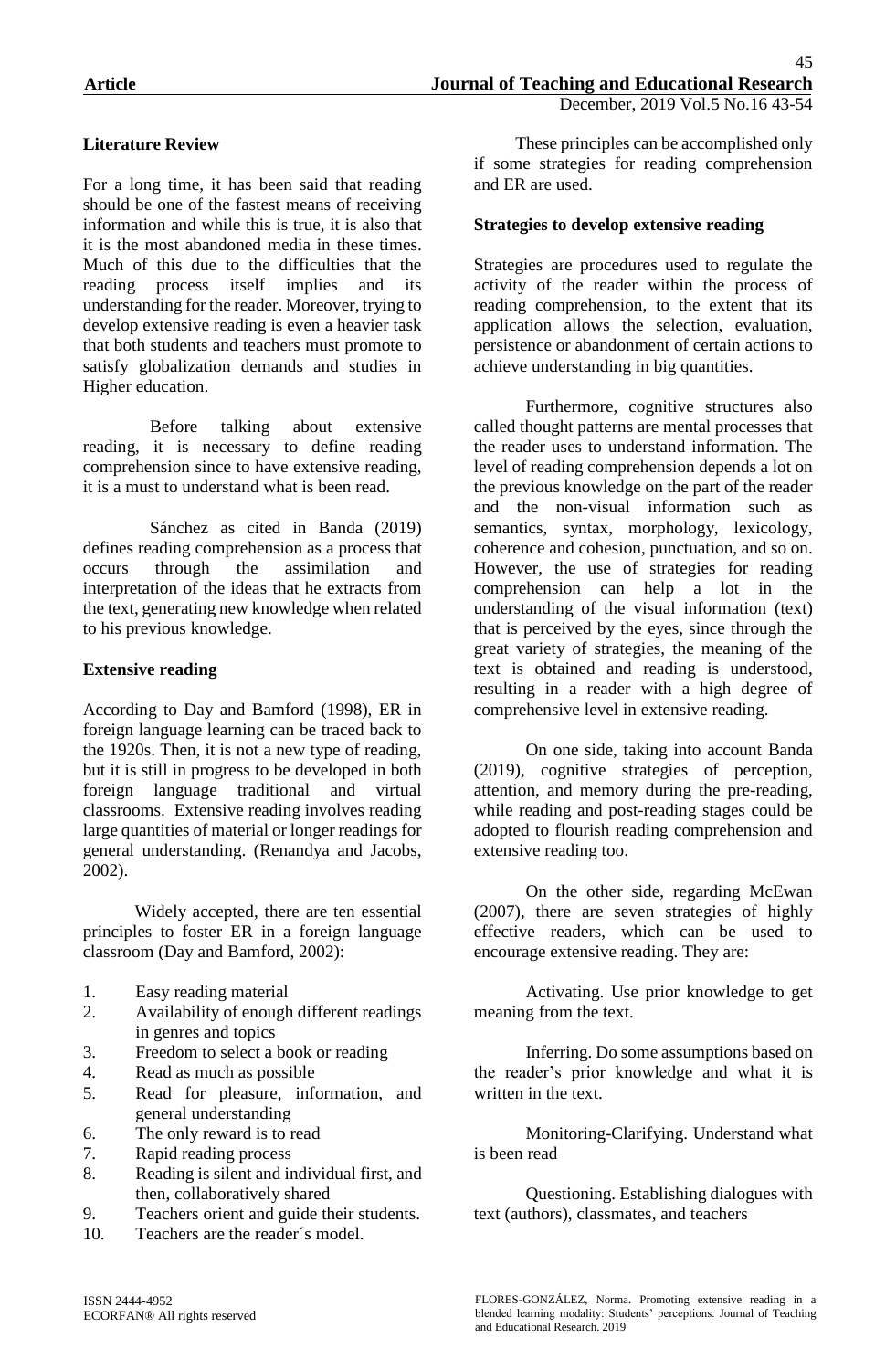Searching-Selecting. Search or share information to clarify misunderstandings, solve problems or gather information

Summarizing. Restating the meaning of text by paraphrasing

Graphic organizers. Graphic representation of the knowledge.

Besides, Day (2002) states that the virtuous circle of good extensive readers is to find strategies that allow them to understand better, enjoy the reading process and read faster and more in a flexible environment. Thus, the BL modality could represent an option to practice ER due to its flexible system to put in practice the strategies described above and promote reading not only in-class time but also outside it. In the following lines, the BL will be described.

### **Blended learning modality**

Working with this modality is gaining growth in Mexico since the Education is becoming spread through either the distant or blended modality as well as in other parts of the world.

Different studies mention the effectiveness and advantages of working with BL modality to promote reading proficiency, ER and important components in the leaning process. For instance, Guzer and Caner (2014) said that BL helped the education field to develop motivation, critical and flexible thinking and avoid abandoning school.

Garrison & Vaughan (2008) affirm that BL promotes meaningful and worthy learning experiences. Furthermore, Hew and Cheung (2014) suggested that BL helps students to foster communication among themselves since they share information at any time thanks to the asynchronous virtual space, which implies that they develop cognitive strategies to understand what they are reading.

Another crucial feature of working with this modality is that it allows students to be enrolled in a great variety of tasks for growing their reading comprehension what could mean that the BL can help students to develop ER meaningfully (Arancon, Barcena and Arus, 2012; Alseweed, 2013).

Last but not least, Kengwee and Kidd (2010, p. 6) claim that in online courses like BL, the cognitive tasks require "responding to questions; editing questions and responses; thinking, reasoning, and analyzing information; and helping students to engage in rehearing and retrieving information in the process of delivering online courses". Then, BL could be considered as a medium to complement the learning reading process, to solve doubts that could not be done due to the available time, predesigned programs and lesson plans in onsite sessions, to balance and continue developing activities that contribute to the ER process that demands the use of those cognitive strategies.

### **Extensive reading in a blended learning modality**

There is too much research that supports the positive idea of practicing ER in the BL modality due to its results, motivation and affordable cost. At this point, Diel (2019) mentions that the means of socialization of readings among teenagers is digital. On one hand, according to Elley (2000) who has accomplished studies of ER for many years, claims that students who read extensively for long periods, improve their reading comprehension abilities by getting meaningful comprehension.

Then, BL modality turns into a powerful tool to do so since it let students to read at any time a variety of texts as well as to share what they read with others in the platform and prove their understanding with the different tasks where they have to put in practice some strategies like activation, prediction, inference, summary, graphic representation of their knowledge, questioning and monitoring.

On the other hand, Grabe (2014) indicates that there are some crucial elements to engage students in extensive reading, which match the advantages that BL learning provides students when practicing reading. They are:

- 1. Provide many attractive reading materials.
- 2. Provide time for free reading or SSR in class.
- 3. Create many opportunities for all types of reading, in class and out.
- 4. Have a good class library.
- 5. Read interesting material for students.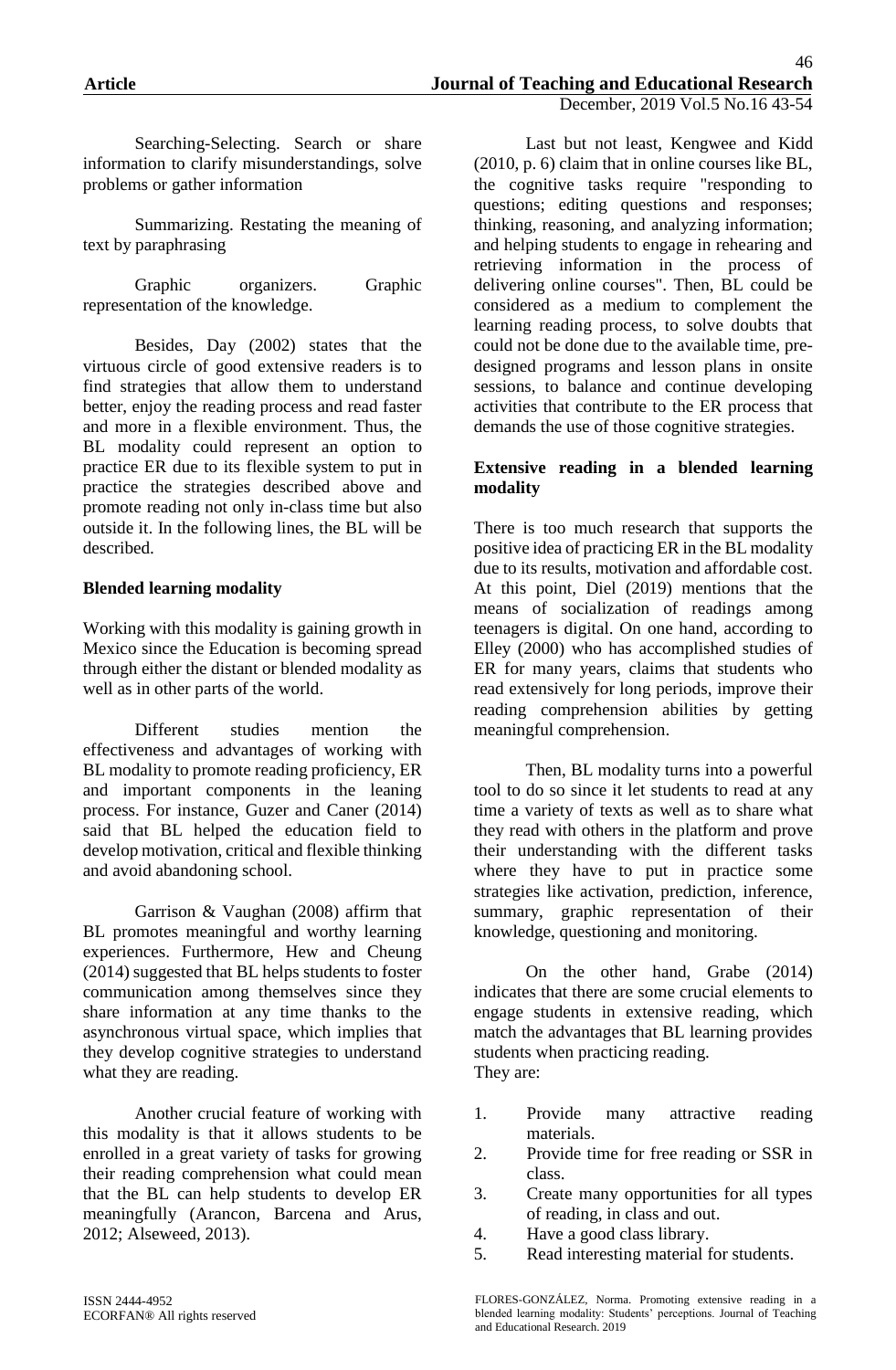- 6. Find out what students like to read and why.
- 7. Create ways to interest students in reading topics.
- 8. Let students read magazines, comic books, newspapers in class.
- 9. Talk about what you read and why that material is interesting to you.
- 10. Have students share and recommend reading material. (p.16)

Additionally, in order to have a successful and meaningful reading comprehension as well as ER program, it is necessary to involve both students and teachers in the process, make ER part of the teaching timetable, have an up-dated variety of interesting materials at appropriate levels and according to students'learning styles and suitable ways to assess the reading process. Taking into account the previous requirements, Poon (2012, p. 144) states that BL "ensures a good mix of methods which can suit the needs of different learning styles and learning preferences". Then, BL could promote extensive reading.

### **Methodology**

Having in mind that in this study the subjects' perception is going to be measured, it is necessary to define it. According to Oviedo in Remuzgo (2019), it is an essential process for mental functioning that is related to other functions such as learning, memory, and thinking.

Then, to analyze this phenomenon, a quantitative descriptive study was accomplished with a Likert-scale questionnaire as an instrument to know about students' perceptions towards the asseveration if blended learning modality promotes extensive reading.

Respect to the second research question that looks for if the subjects considered having meaningful reading comprehension when working in a blended learning modality to promote extensive reading, a Toefl examination was applied before and after working in a blended learning modality since it was considered that students' perceptions are not enough to prove if they get meaningful comprehension. Then, a standard test was done to have a valid parameter to prove the second research question.

Besides, taking into account Hernández, Fernandez and Baptista (2008) a quantitative methodology was chosen so that through quantitative results the research questions and hypotheses could be proven to accurately establish behavioral patterns in the sample.

### **Design**

Talking about the design, this study was crosssectional because the questionnaire was applied only once. However, the second instrument (Toefl test) was applied twice to compare the results between them and know if the students' perceptions agreed with the students' reading comprehension level and prove if extensive reading is promoted in the blended learning platform in a meaningful way.

#### **Sample**

The population was made of 30 subjects; then, the whole population became the sample of the study.

They shared characteristics like:

All of them have taken English classes in the Faculty of Languages, BUAP for one year and a half and are in the same level of English.

They are enrolled in the blended learning modality. The online sessions were in the moodle platform 24 hours during seven days a week and on-site sessions twice a week one hour in each one respectively.

#### **Instrument**

To answer the two research questions and prove the two hypotheses, two instruments were applied. The former consists of a questionnaire with a Likert scale of agreement with 10 dimensions and 30 items. (See table 1). It is worthy to mention that its validity was done with the SPSS software getting a bilaterally of 0.001.

The main objective of this instrument was to look for information that confirms if the blended learning modality promotes extensive reading according to the students' perceptions. To do so, it was necessary to have items (in this case three for each dimension. See Table 1) that highlight first of all, if reading comprehension was developed because there could not be extensive reading without reading comprehension.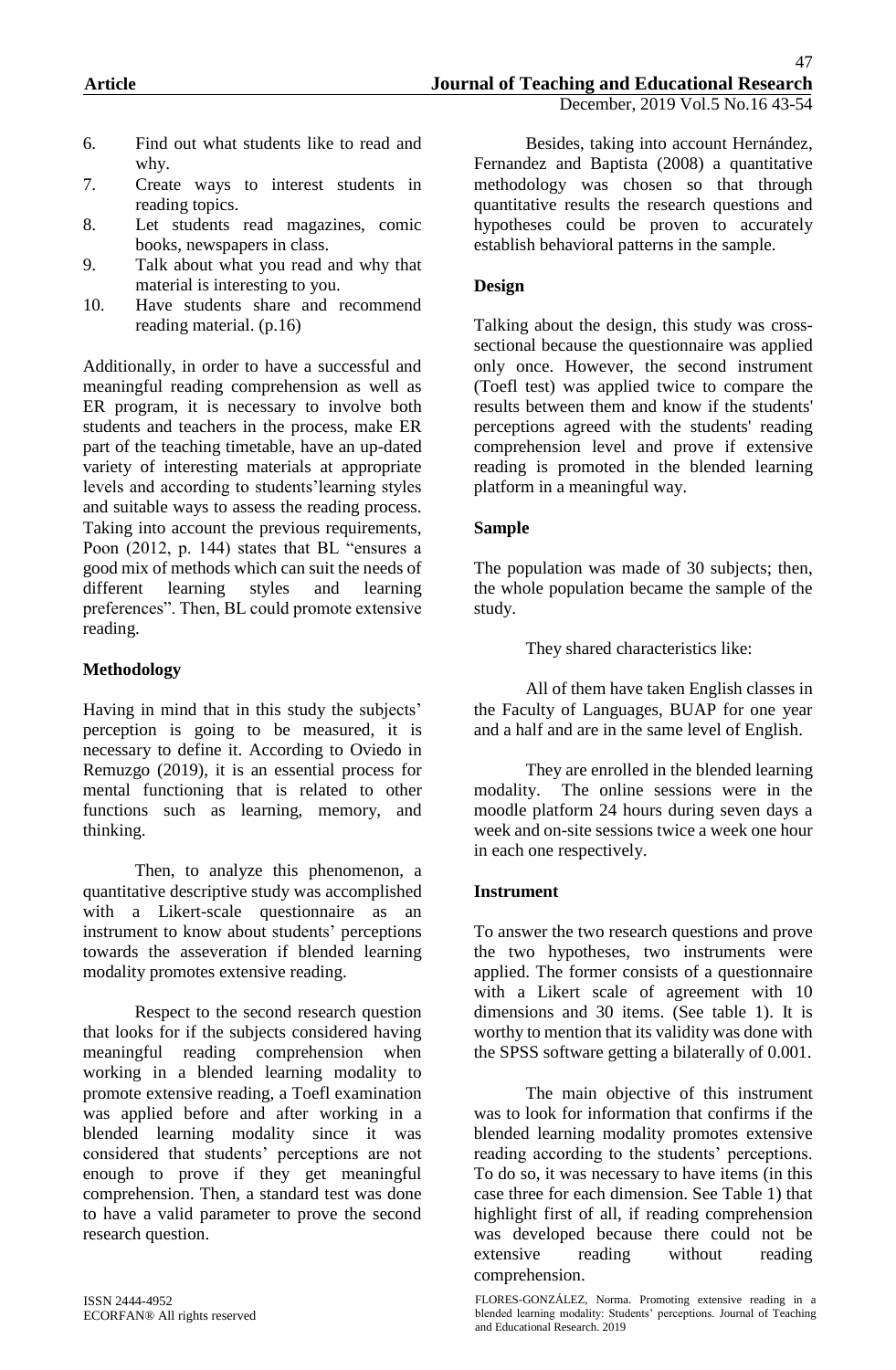Then, the questionnaire has four sections and was designed regarding McEwan, 2007; Martín in Banda, 2019, Day, 2004 who point out that cognitive strategies, which are promoted in a BL modality if the tasks are pedagogically designed, enhance reading comprehension. Indeed, if cognitive strategies are practicing constantly during the reading act, they can foster ER, the main objective of this research.

Section 1. It deals with the Cognitive strategies of attention, perception, and memory in Pre Reading to get ER in a BL modality.

Section 2. It figures out information about the fostering of extensive reading in the BL platform during the reading process by using the cognitive strategies of attention, perception, and memory.

Section 3. It shows students' perceptions about the use of cognitive strategies of attention, perception, and memory after reading so that ER could be developed in the BL modality.

Section 4. It inquires if students think that the BL modality facilities the enhancement of ER through its main characteristics like ER in short periods with pleasure, variety of reading genres, books, and tasks, and synchronous and asynchronous virtual environment.

The latter was a Toefl test, a pre-designed examination (only the reading comprehension score was analyzed).

This instrument was applied to answer the second research question and probe the second hypothesis because it was necessary to complement the students' perceptions and confirm or refute if when they worked in a blended learning modality to promote extensive reading, they had meaningful reading comprehension. Therefore, their scores would indicate if after developing ER in the BL modality, their reading comprehension were meaningfully in terms of proficiency in reading.

#### **Procedure of data collection**

First of all, the Toefl examination was applied to know the reading comprehension level of the subjects before starting working on the moodle platform.

After, the subjects worked in the moodle platform to promote their extensive reading meaningfully.

Finally, the Toefl examination was carried out again to contrast them with the first scores and prove the hypotheses, and at the same time, the questionnaire was applied to know students' perceptions about promoting ER in the BL modality.

#### **Analysis of data**

The data gotten was analyzed according to the research questions:

| Variable 1 | Instrument: Questionnaire |                    |            |  |
|------------|---------------------------|--------------------|------------|--|
| Research   | Strategy                  | Questions<br>that  | Items      |  |
| question 1 |                           | highlight<br>the   |            |  |
|            |                           | of<br>these<br>use |            |  |
|            |                           | dimensions:        |            |  |
| Does       | Cognitive                 | Activating<br>in   | 1,8,18     |  |
| blended    | strategies of             | groups             |            |  |
| learning   | attention,                |                    |            |  |
| modality   | perception, and           |                    |            |  |
| promote    | memory in                 |                    |            |  |
| extensive  | Pre-reading               |                    |            |  |
| reading?   |                           |                    |            |  |
|            |                           |                    |            |  |
|            | Cognitive                 | Inferring          | 2,12, 19   |  |
|            | strategies<br>οf          | Monitoring-        | 7,10, 21   |  |
|            | attention,                | clarifying         |            |  |
|            | perception, and           | Representing       | 4,14,16    |  |
|            | memory while              | the knowledge      |            |  |
|            | reading                   | with<br>Graphic    |            |  |
|            |                           | organizers         |            |  |
|            | Cognitive                 | Questioning        | 6, 11, 17  |  |
|            | strategies<br>of          | classmates         |            |  |
|            | attention,                | Summarizing        | 3,13, 20   |  |
|            | perception, and           | for others         |            |  |
|            | memory after              | Sharing            | 5, 9, 15   |  |
|            | reading                   | information        |            |  |
|            | <b>Blended</b>            | ER<br>in<br>short  | 22, 25, 28 |  |
|            | learning                  | periods<br>with    |            |  |
|            | modality                  | pleasure           |            |  |
|            | facilities<br>to          |                    |            |  |
|            | promote ER                |                    |            |  |
|            |                           | Variety<br>οt      | 24, 27, 29 |  |
|            |                           | reading genres,    |            |  |
|            |                           | books, and tasks   |            |  |
|            |                           | Synchronous        | 23, 26, 30 |  |
|            |                           | and                |            |  |
|            |                           | asynchronous       |            |  |
|            |                           | virtual            |            |  |
|            |                           | environment        |            |  |

**Table 1** Model of analysis. (McEwan, 2007; Martín in Banda, 2019, Day, 2004)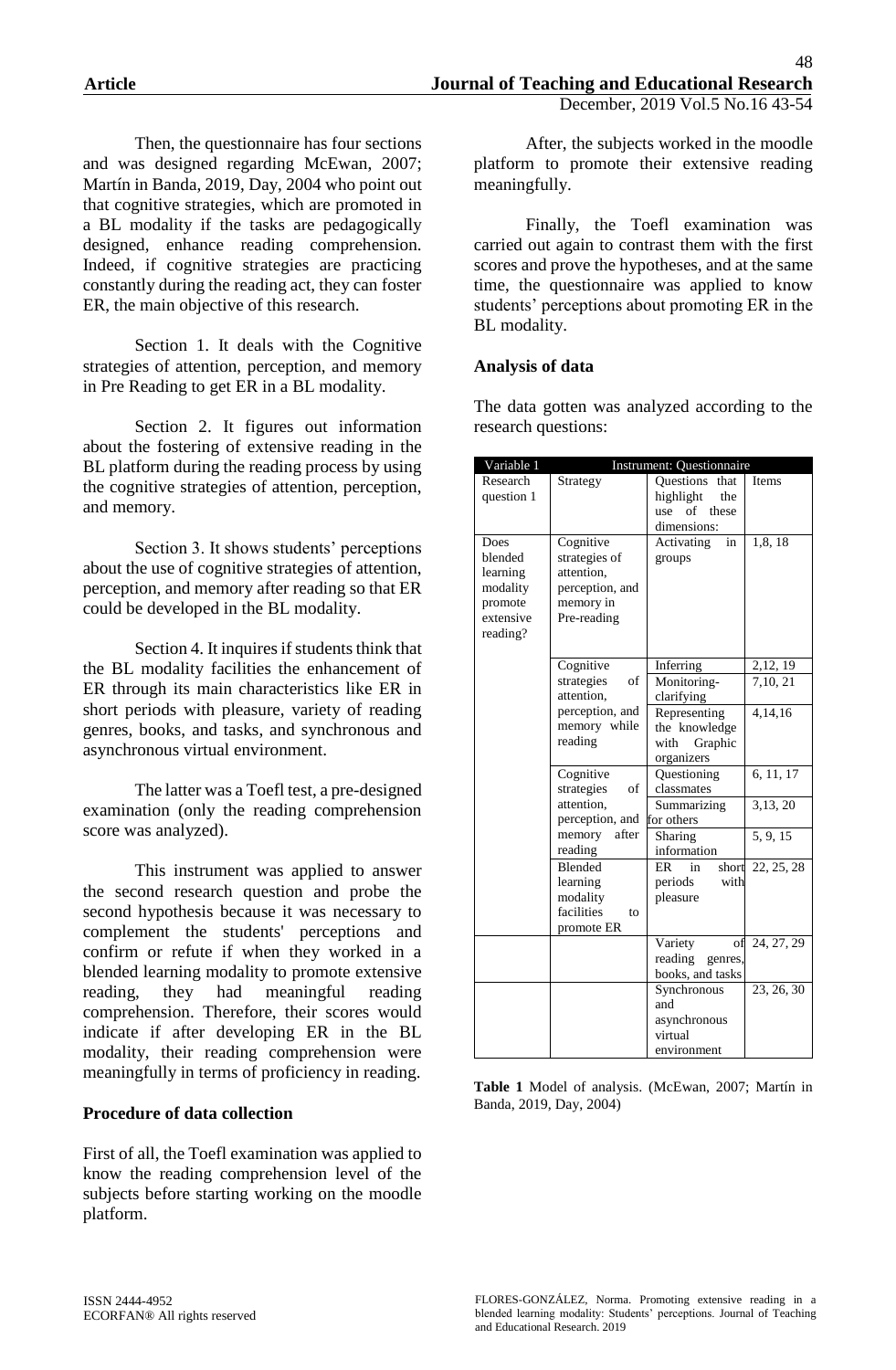December, 2019 Vol.5 No.16 43-54

| <b>Variable 2</b>       | <b>Instrument</b>         |  |  |
|-------------------------|---------------------------|--|--|
| Research question 2     | Toefl exam                |  |  |
| subjects consider<br>Do | Toefl proficiency<br>test |  |  |
| meaningful<br>having    | (only the reading score)  |  |  |
| reading comprehension   |                           |  |  |
| when working<br>in<br>a |                           |  |  |
| learning<br>blended     |                           |  |  |
| modality?               |                           |  |  |

**Table 2** Model of analysis to measure meaningful reading

### **Findings**

Taking into consideration that the objective of the study is to know if the use of blended learning modality promote extensive reading based on students' perceptions as well as to know if they consider having a meaningful reading comprehension when working with it at the Bachelor in Teaching English at BUAP, the following results are presented:

### **Variable 1**

Does blended learning modality promote extensive reading?

To answer this research question, characterize the subjects' perceptions and prove the hypothesis: Extensive reading is promoted in a blended learning modality, the questionnaire was divided into three phases:

1) Cognitive strategies of attention, perception, and memory that were applied in the BL modality to promote extensive reading in the Pre-reading stage

2) Cognitive strategies of attention, perception, and memory that were applied in the BL modality to promote extensive reading while the reading stage

3) Cognitive strategies of attention, perception, and memory that were applied in the BL modality to promote extensive reading after the reading stage.

**Subjects' perceptions about promoting extensive reading in a blended learning modality in the Pre-reading stage**



**Graphic 1** Promoting ER in the BL modality with the Activating strategy

86% of the subjects totally agreed and 14% agreed that by applying the activating strategy, they grasped the knowledge and was easier to read more in less time.

They perceived that the BL modality pushed them to practice a lot with this strategy in the different tasks they had to answer, which was another way to know they understood what they were reading. Then, they assumed that ER was promoted by BL modality thanks to its pedagogical designed that includes the activating reading strategy which belongs to the cognitive strategy of attention, perception, and memory in the Pre-reading phase. This documented what McEwan (2007) and Martín in Banda, (2019) claims about the ER process.

#### **Subjects' perceptions about promoting extensive reading in a blended learning modality while Reading**

For this section, three dimensions were taken into account in the pedagogical designed of the BL modality to promote the ER: inferring, monitoring-clarifying, and representing the knowledge with graphic organizers,



**Graphic 2** Promoting ER in the BL modality with the inferring strategy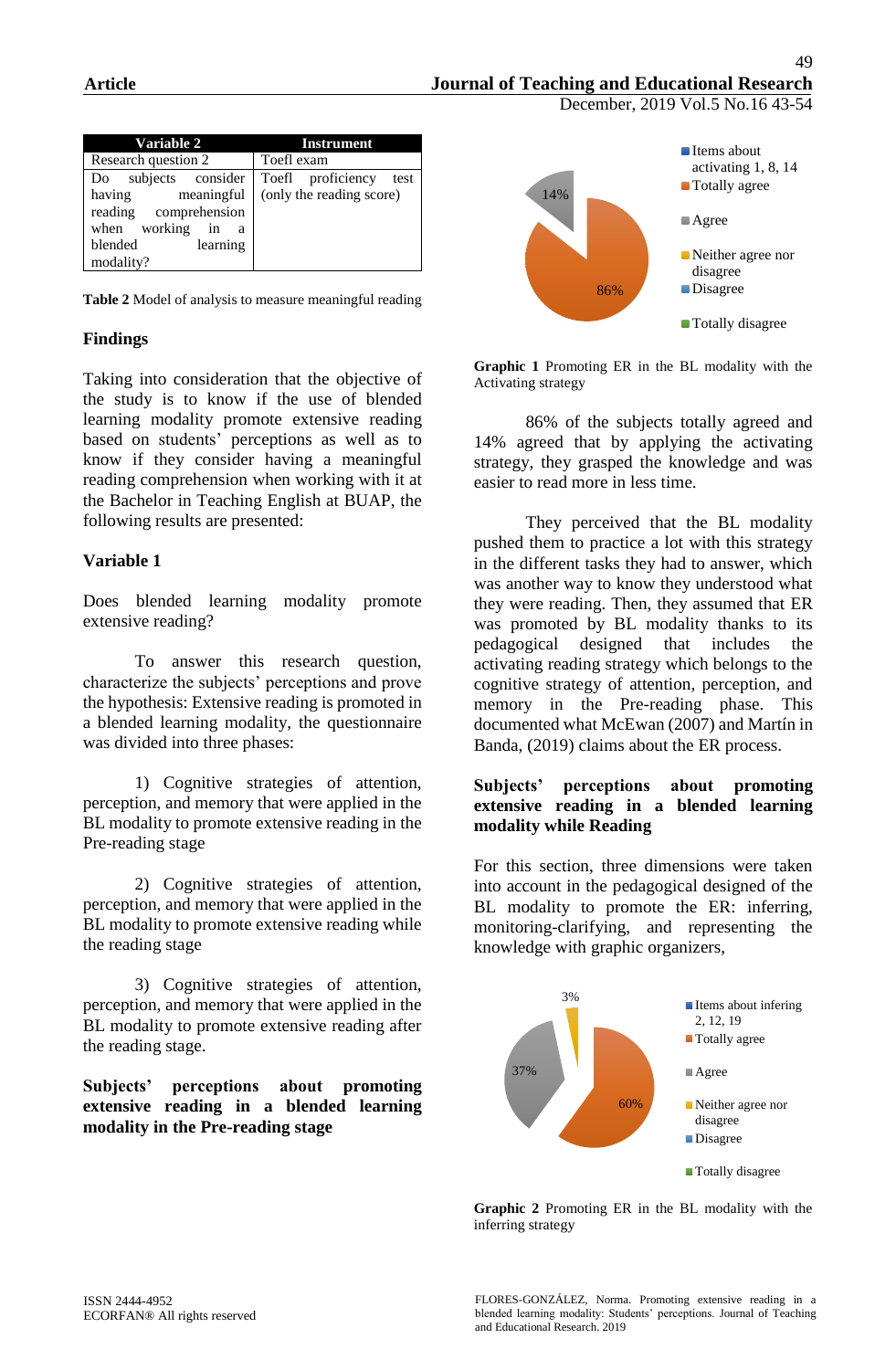December, 2019 Vol.5 No.16 43-54

60% of the subjects agreed, 37% agreed and 3% neither agreed nor disagreed with the idea that inferring strategy promotes ER in the BL modality.

They also expressed that due to the inference, they could comprehend more from a text and got into the ER stage fluently and meaningfully.

As can be observed, the majority of the sample perceived that the ER was promoted. This result is confirmed by Guzer and Caner (2014) who stated that BL scrutinizes the teaching and learning of the language skills (like reading) as well as students' critical thinking.

In addition, subjects did what Angulo, Angulo, Cortes, and Sotelo (2019) claimed. They could accomplish relationships between previous knowledge and new knowledge.



**Graphic 3** Promoting ER in the BL modality with the Monitoring-clarifying strategy

71% of the sample totally agree while 26% agreed and 3% neither agreed nor disagreed. In general, the sample regarded this strategy as a useful tool to be successful in the ER, especially because the teacher´s help was available at any moment through his guidance, questioning role and reader´s model as Day (2002) described.

Another important point was that the subjects realized this strategy assisted them in restoring the meaning and identified extracts from the texts that they did not understand. Finally, they became aware of its benefits and found it as a way to ask questions, restate their meaning and monitor their reading comprehension process to read faster and more.



**Graphic 4** Promoting ER in the BL modality with the representing the knowledge strategy (Graphic organizers)

Graphic representation of the knowledge is a strategy that gave subjects assistance to keep track of their thoughts, structure, and meaning of what they read since they were reading about different topics and a variety of books (ER) so that later, they could express and share information with others. Regarding this, 59% of the subjects agreed and 38% agreed, which means that more than half of the sample perceived this as a positive way not only to foster their reading comprehension but also to develop their ER process.

Besides, subjects liked the graphic organizer samples that were included in the pedagogical design of the BL. In fact, they mentioned that those visual aids were attractive because of their colorfulness, easy to follow to grasp the knowledge and represent their understanding of the readings, and the most important, graphic organizers were really practical to read the Toefl test passages faster and have better comprehension as mentioned by Day and Bamford (2002).

#### **Subjects' perceptions about promoting extensive reading in a blended learning modality after Reading**



**Graphic 5** Promoting ER in the BL modality with the Questioning classmates strategy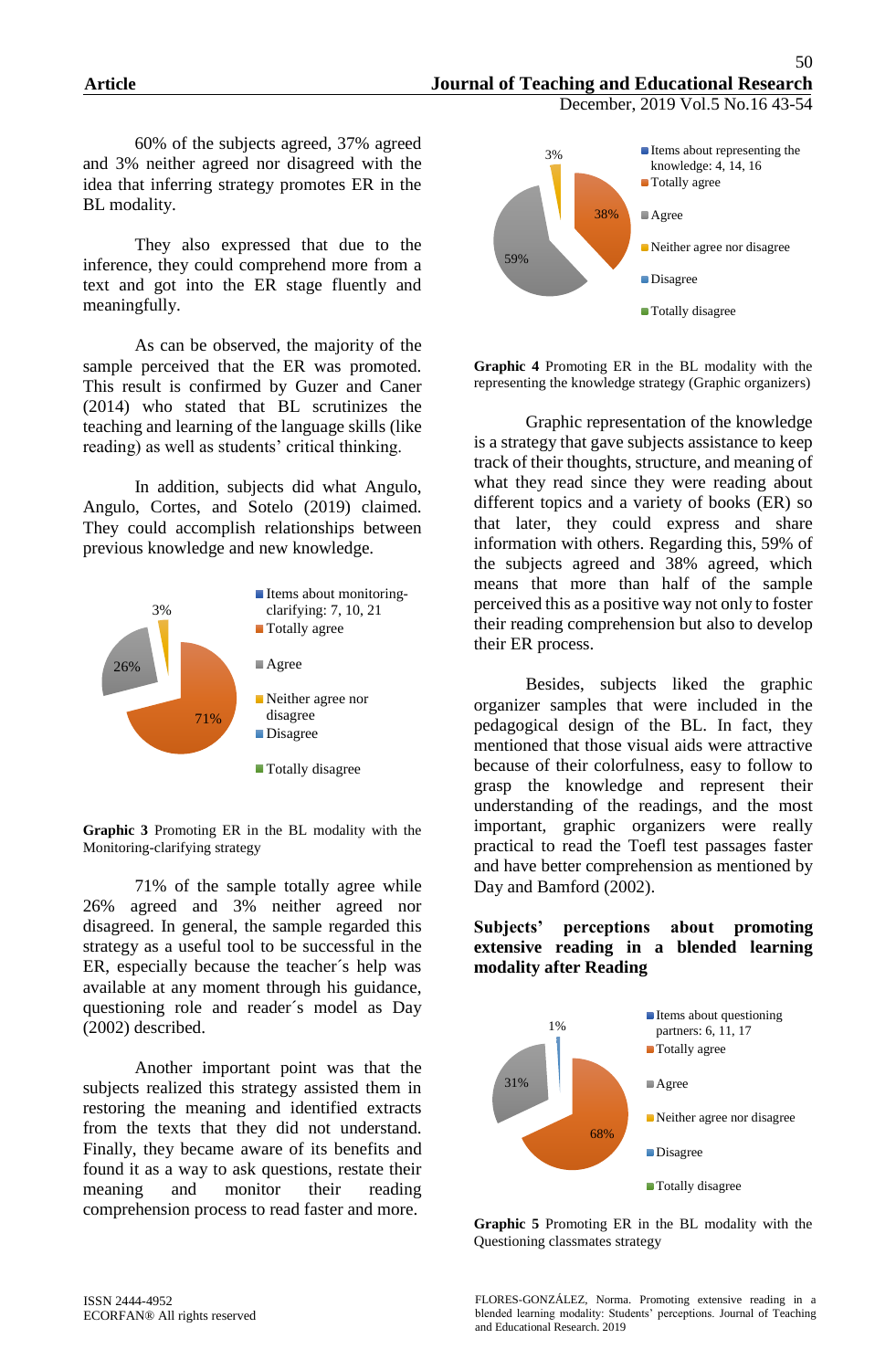Thanks to the BL modality, subjects could question their classmates virtually very frequently. Even though 1% neither agreed nor disagreed, 68% of the sample totally agreed and 68% agreed with the idea that this strategy allowed them both to flourish extensive reading and communicative competence because it pushed them to speak in English.

Another important aspect is that they perceived this way of working as keeping high levels of motivation while reading a lot a variety of books.



**Graphic 6** Promoting ER in the BL modality with the Summarizing strategy

Concerning it, 61% totally agreed and 38% agreed that the summarizing strategy in the BL modality was viable to get the ER process since it was a powerful tool to recall, comprehend and organize information in a clear way. This subjects' asseveration is related to Aguilar´s assertion (2019) about characteristics of summary: clearness, accuracy, and flexibility to get comprehension from a text.



**Graphic 7** Promoting ER in the BL modality with the sharing information strategy

About these results, although 2% neither agreed nor disagreed, 98% of the sample confirmed that sharing information with others after reading was a valuable experience to increase extensive reading.

Taking into account that extensive reading is directly connected with how much you retain about what you read, subjects regarded this strategy as a perfect one to retain information by sharing what they understood from their reading. Additionally, they gained fluency in their oral production, vocabulary baggage and mastery of the foreign language. Last, they mentioned that while sharing information, they kept highly motivated by listening to the comments about other books that they ended reading them because of their interests and curiosity.

#### **Subjects' perceptions about Blended Learning modality facilities to promote ER**

For this strategy, three dimensions were analyzed, getting 3 items for each one. In the following lines, they will be described.



**Graphic 8** BL modality facility: ER in short periods with pleasure

75% totally agreed, 24% agreed and 1% neither agreed nor disagreed that one of the BL facilities was the flexibility to read in considerably short periods big quantities of reading with a high level of pleasure.

This corroborates what Day (2002) claims about the importance of selecting correct reading material for extensive reading by choosing them according to students' interests, needs, and proficiency level to privilege motivation and energy while reading.

Another feature that subjects pointed out was the use of audio recording books. They agreed that this listening material provided help to read faster as well as a model of correct pronunciation, which let them word recognition with different speech rhythms and accents. Moreover, they built up the confidence to produce more natural and authentic speeches, which guided them to master the language when talking about their reading.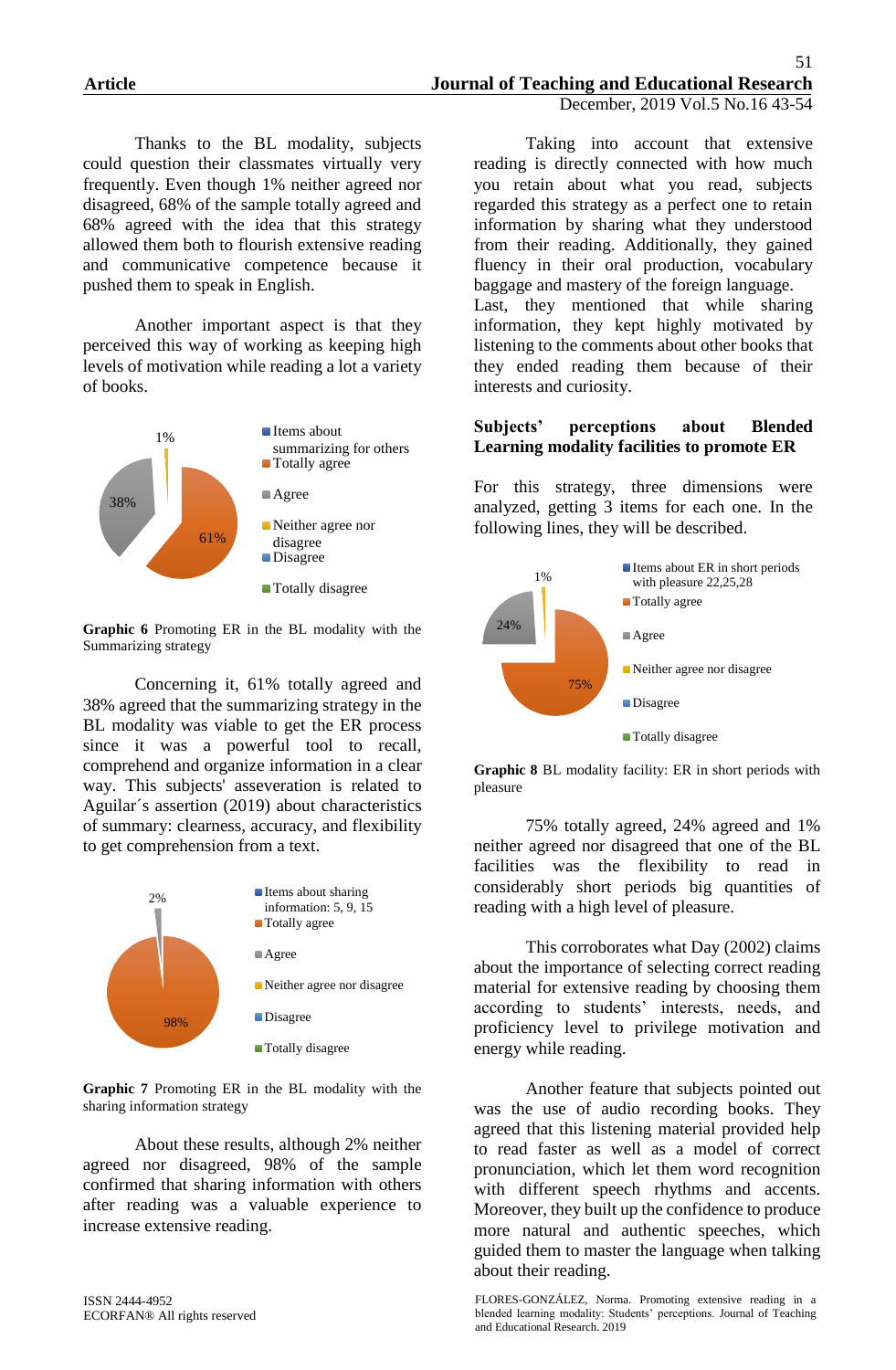

**Graphic 9** BL modality facility: Variety of reading genres, books, and tasks

100% of the sample totally agreed with the idea of BL modality allowed them to have a variety of reading genders, books and tasks in the same virtual space at low cost, in an attractive way and nice atmosphere, getting as a result extensive and intensive reading.

Another facility was that the extensive reading was done under subjects' control since they did not feel obligated to do it; they did it by pleasure or interest to read it based on some other classmates' comments or descriptions during the virtual sharing book sessions. They said that reading became part of their lives and habits.

In addition, they perceived that by reading this variety of topics, their vocabulary baggage increased considerably as well as their writing style, which was even a higher motivation to continue practicing in BL modality. Finally, the most important finding in this dimension was that the whole sample agreed that by reading different books and genres, they gained what Hedgcock and Ferris (2009) called knowledge of the other cultures.



**Graphic 10** BL modality facility: Synchronous and asynchronous virtual environment

Another characteristic of the BL modality was its synchronous and asynchronous environment that was perceived as a positive feature by the subjects since 100% totally agreed with this dimension.

What they liked the most was the flexibility to work at any time and place as well as to be in such an attractive virtual space where they had access to some other tools like digital dictionaries, graphic representation templates, different reading comprehension activities that looked like games, virtual spaces to talk with their classmates and build up assignments collaboratively. They developed a sense of belonging to a community.

These findings corroborated what ay and Bamford (2002) mentioned about the importance of selecting materials according to students' level because they granted to read quickly and with high levels of comprehension. As been seen, the students' perceptions were positive and the first hypothesis was proven since they assure that BL modality does promote ER.

#### **Variable 2**

As in any reading comprehension process, it is necessary to check students' understanding of reading as well as their progress. These can be done through different devices like tests, quizzes or even just to assess whether the reading has been done or not. That is why in this study, it was decided to apply a Toefl examination (only the reading section was taken into account) before starting working in the moodle platform to promote the extensive reading and after finishing working with it with the purpose to prove the second hypothesis of this study and the students' perceptions described above described.

The second research question is:

Do subjects consider having meaningful reading comprehension when working in a blended learning modality to promote extensive reading? The table shows the different score subjects got after working in the BL modality with the pedagogical design that was mentioned before.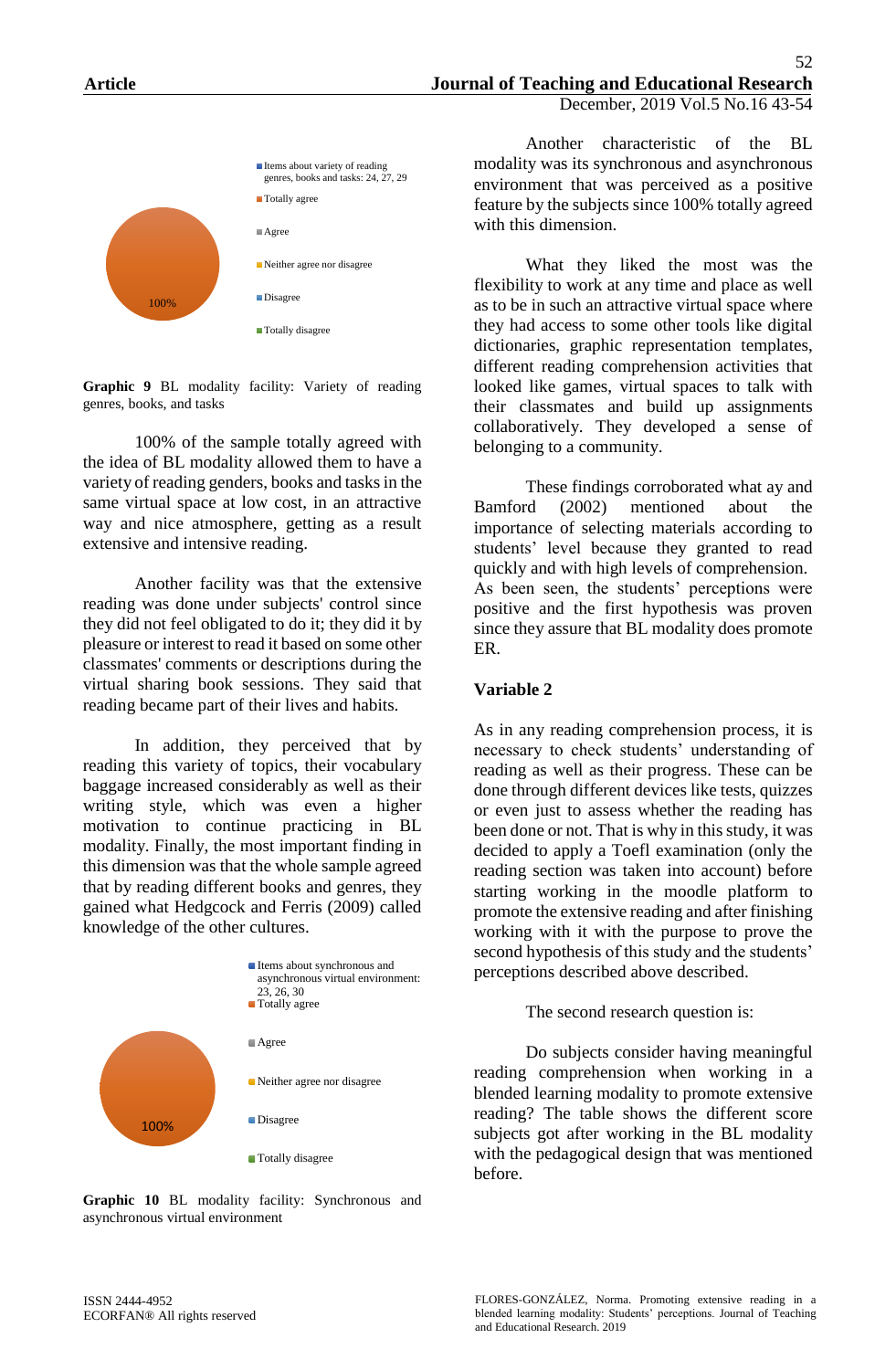| <b>Subject</b>          | <b>Toefl score</b><br>before | <b>Toefl score</b><br>after | <b>Difference</b><br>in points |
|-------------------------|------------------------------|-----------------------------|--------------------------------|
|                         | practicing                   | practicing                  |                                |
|                         | ER in the                    | ER in the                   |                                |
|                         | <b>BL</b> modality           | <b>BL</b> modality          |                                |
| 1                       | 340                          | 420                         | 80                             |
| $\overline{2}$          | 360                          | 490                         | 130                            |
| $\overline{\mathbf{3}}$ | 400                          | 500                         | 100                            |
| $\overline{\mathbf{4}}$ | 380                          | 490                         | 110                            |
| 5                       | 325                          | 450                         | 125                            |
| 6                       | 360                          | 500                         | 140                            |
| 7                       | 380                          | 490                         | 110                            |
| 8                       | $\frac{350}{ }$              | 480                         | 130                            |
| $\boldsymbol{9}$        | 300                          | 450                         | 150                            |
| 10                      | 320                          | 420                         | 100                            |
| 11                      | 340                          | 430                         | 90                             |
| 12                      | 360                          | 450                         | 90                             |
| 13                      | 340                          | 450                         | 110                            |
| 14                      | 320                          | 430                         | 110                            |
| 15                      | 380                          | 490                         | 110                            |
| 16                      | 320                          | 440                         | 120                            |
| 17                      | 340                          | 460                         | 120                            |
| 18                      | 380                          | 500                         | 120                            |
| 19                      | 360                          | 440                         | 80                             |
| 20                      | 300                          | 420                         | 120                            |
| 21                      | 310                          | 430                         | 120                            |
| $\overline{22}$         | 340                          | 450                         | 110                            |
| 23                      | 380                          | 500                         | 120                            |
| 24                      | 340                          | 480                         | 140                            |
| 25                      | 300                          | 490                         | 190                            |
| 26                      | 200                          | 380                         | 180                            |
| 27                      | 320                          | 430                         | 110                            |
| 28                      | 300                          | 450                         | 150                            |
| 29                      | 340                          | 480                         | 140                            |
| 30                      | 380                          | 490                         | 110                            |

**Table 3** Comparable table of the Toelf reading scores to measures the meaningfulness of the promotion of ER in the BL modality

The results characterized the subjects' perceptions as identifying the blended learning modality like a suitable learning resource to promote extensive reading as well as another technology-based instructional delivery environment with special attributes that empower meaningful reading-learning experiences by using cognitive strategies of attention, perception, and memory in the prereading, while reading and after reading stages with their respective dimensions.

Moreover, table 3 shows important results because all the subjects improved their reading proficiency meaningfully. The least improved 80 points in comparison with his previous result and the highest improved 190 points respectively.

#### **Conclusions**

As can be seen in the finding section, the hypotheses:

H1: extensive reading is promoted in a blended learning modality according to students' perceptions

H2: When working in a blended learning modality to promote extensive reading, students have meaningful reading comprehension, were corroborated.

This study implies that effective ER could be fostered in platforms only if pedagogical designs are taken into account according to students' level, interests, and needs.

Even though, this requires a lot of investment time, selection and design of the resources, the benefits and advantages for students make up for those efforts.

Considering this study, some decisions could be taken too, like for example, to include these types of programs into the curriculum to flourish such an important skill like this in the foreign language learning process.

Additionally, this study showed that although some subjects had a low reading proficiency level, they improved by practicing ER in BL modality thanks to its activation process, learning styles variety and flexibility of the platform to read at their own rhythm.

At the same time, a relationship was identified between ER and BL modality in terms of a positive effect on reading comprehension level.

#### **Further research**

It is suggested to apply the same study with a different methodology for example: with a mixed methodology (quantitative and qualitative) to have more complete data to analyze, and of course, more complete study. Another option could be a pre and post-treatment test with experimental design and control and experimental group.

#### **References**

Aguilar, L. (2019). Estrategias de aprendizaje y logros de aprendizaje en el área de ciencias sociales en estudiantes del cuarto grado de educación secundaria de la institución educativa José Carlos Mariátegui del distrito de Orurillo, provincia de Melgar, región Puno. (Tesis de Licenciatura). Universidad Católica los Ángeles. Chimbote, Perú.